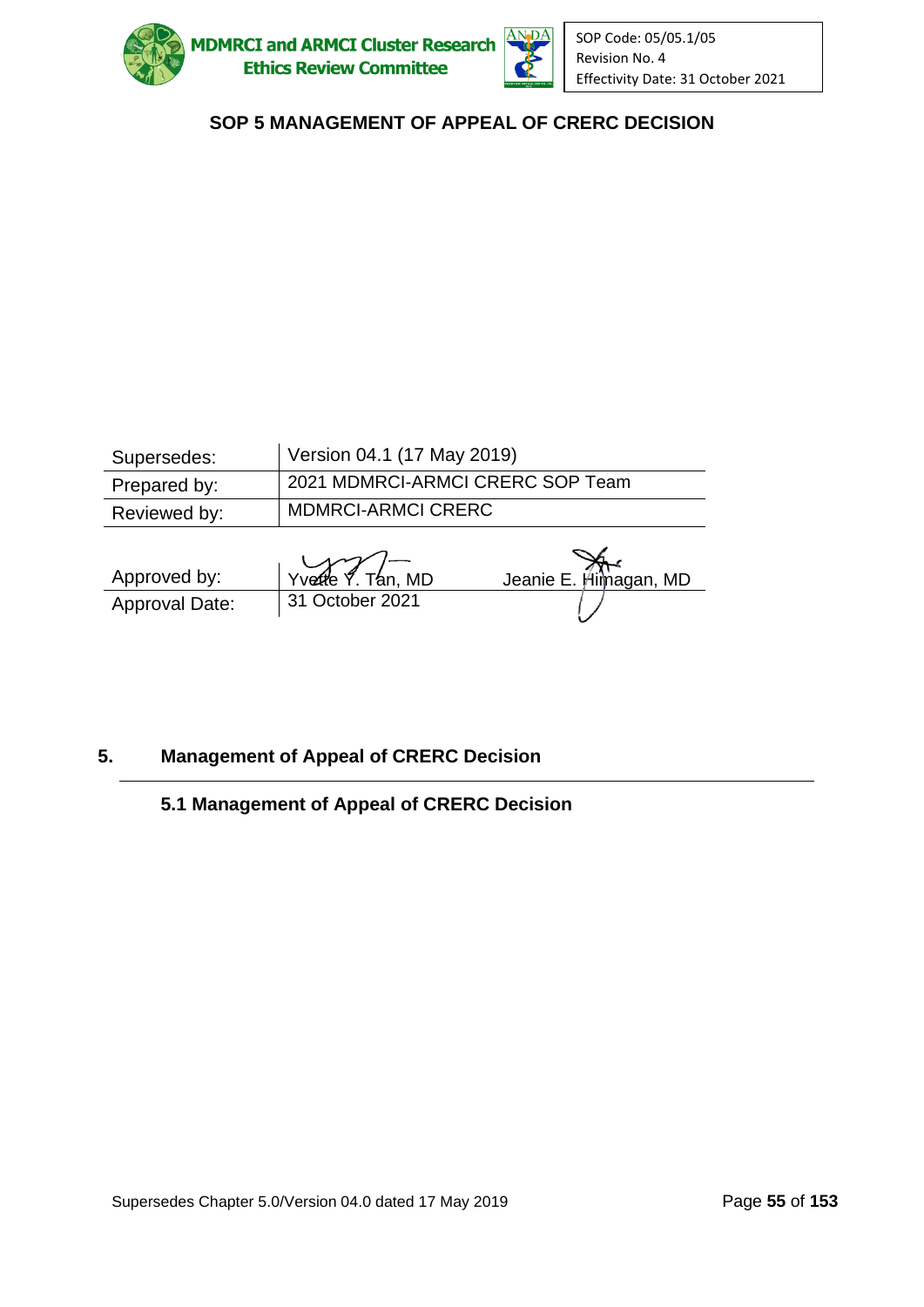

**ADMRCI and ARMCI Cluster Research Ethics Review Committee** 



## **SOP 5 MANAGEMENT OF APPEAL OF CRERC DECISION**

## **SOP 5.1 MANAGEMENT OF APPEAL OF CRERC DECISION**

#### 1. **Objective of the Activity**

To describe the procedures for the review of appeal of CRERC decision on its review of a study protocol *to ensure fairness, transparency and comprehensiveness of ethics review that takes into consideration the perspective of the Researcher/Principal Investigator (PI).*

#### 2. **Scope**

This SOP applies to the management of appeal of CREC decision on its review of a study protocol in compliance with ICH-GCP 2018 3.3.9(c) and CIOMS 2016 - Guideline 23. *The SOP starts with the receipt of the letter of appeal and ends with the filing of the letter of appeal and related documents and the updating of the protocol file index.*

#### 3. **Responsibilities**

*The Administrative Secretary is responsible for a) receiving and recording the letter of appeal of CRERC decision from the Researcher/PI; b) informing the CRERC Chair and Member-Secretary of the letter; c) forwarding the letter of appeal and other relevant documents to the Primary Reviewers; d) following up the results of the review from the Primary Reviewers, e) Including the appeal in the agenda of the forthcoming meeting; f) distributing a copy of the letter of appeal to the CRERC Members with the Notice of Meeting, g) preparing the Notification of CRERC decision using the appropriate form of the protocol submission for which the appeal is raised; h) filing the documents in the protocol file folder and updating the protocol file index.*

*The CRERC Chair is responsible for a) designating Primary Reviewers if those who did the initial review are not available, and b) reviewing, signing and dating the communication to the Researcher/PI.*

*The Primary Reviewers are responsible for a) assessing the merit of the appeal b) returning the accomplished assessment checklist or results of the review with the other documents in the package to the CRERC Administrative Secretary within the specified timeline.*

| No.            | <b>Activities</b>                                                                                                                  | Person/s                    |
|----------------|------------------------------------------------------------------------------------------------------------------------------------|-----------------------------|
|                |                                                                                                                                    | Responsible                 |
|                | Receive the letter of appeal                                                                                                       | Admin-Secretary             |
| 2              | Identify the Primary Reviewers and forward the letter<br>of appeal and other relevant documents to the Primary<br><b>Reviewers</b> | Administrative<br>Secretary |
| 3              | Review the appeal                                                                                                                  | <b>Primary Reviewers</b>    |
| $\overline{4}$ | Include the appeal in the agenda of the forthcoming<br>meeting                                                                     | Administrative<br>Secretary |

#### 4. **Workflow**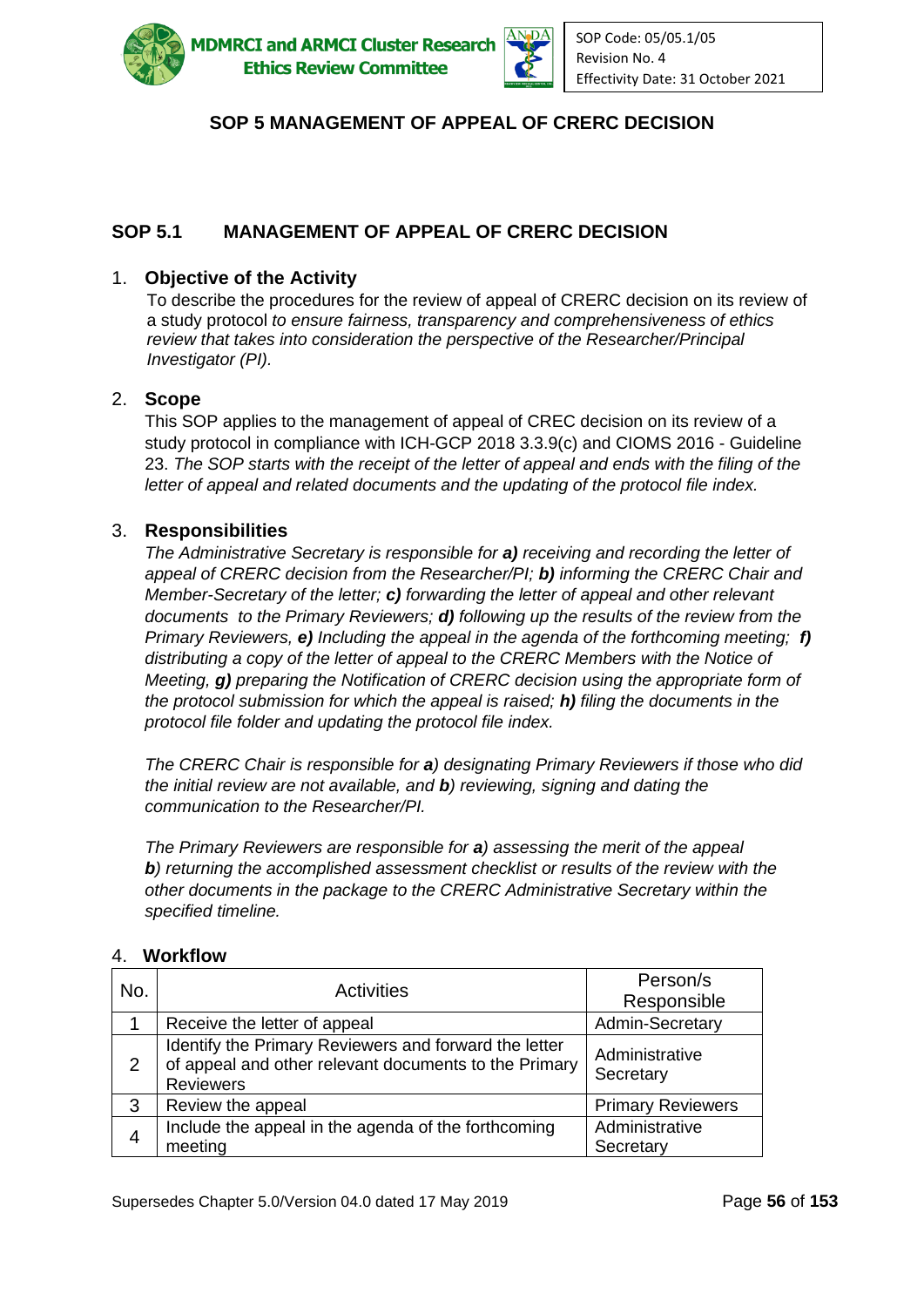



| Communicate CRERC decision to Researcher/PI                                                                       | Admin-Secretary,<br><b>CRERC Chair</b> |
|-------------------------------------------------------------------------------------------------------------------|----------------------------------------|
| File the letter of appeal and related document in the<br>protocol file folder, and update the protocol file index | Administrative<br>Secretary            |

#### 5. **Detailed Instructions**

- 5.1 *Receive the letter of appeal*
	- 5.1.1 If the Researcher/Principal Investigator (PI) disagrees with the recommended revisions or the review decision made by the CRERC s/he may submit a written appeal for reconsideration of the decision addressed to the CRERC Chair. The appeal should include the reason for requesting reconsideration and should contain supplemental documentation in support of the arguments made in the appeal.
	- *5.1.2 The Administrative Secretary verifies if the letter of appeal is still within 30 calendar days from the date of the Notification of CRERC decision on the last review of the protocol concerned.*
	- *5.1.3 If the submission of the appeal is still valid, the Administrative Secretary stamps "Received" and the date of receipt on the letter of appeal and gives the duplicate copy to the Researcher/PI or its representative.*
	- *5.1.4 The Administrative Secretary records the submission in Form 9.1 Log of Protocol Related Submissions and e-mails the letter of appeal to both the Chair and the Member Secretary.*
- *5.2 Identify the Primary Reviewers and forward the letter of appeal and other relevant documents to the Primary Reviewers*
	- 5.2.1 *The Administrative Secretary identifies the Primary Reviewers who did the initial review of the study protocol.*
	- *5.2.2 The CRERC Chair designates Primary Reviewers if those who did the initial review are not available.*
	- *5.2.3 The Administrative Secretary forwards by e-mail to the Primary Reviewers within seven (7) days from the receipt of the letter of appeal together with the scanned copy of the protocol and documents related to the last review, and blank copy of appropriate assessment checklist after the document package is logged in CRERC Form 9.2 Log of Outgoing Protocol Related Communications.*
- 5.3 Review the appeal
	- 5.3.1 The Primary Reviewers assess the document package whether there is sufficient basis to consider the appeal.
	- *5.3.2 The Primary Reviewers return the accomplished assessment checklist/result of the assessment and the rest of the documents in the package within seven (7) calendar days of their receipt of the document package*.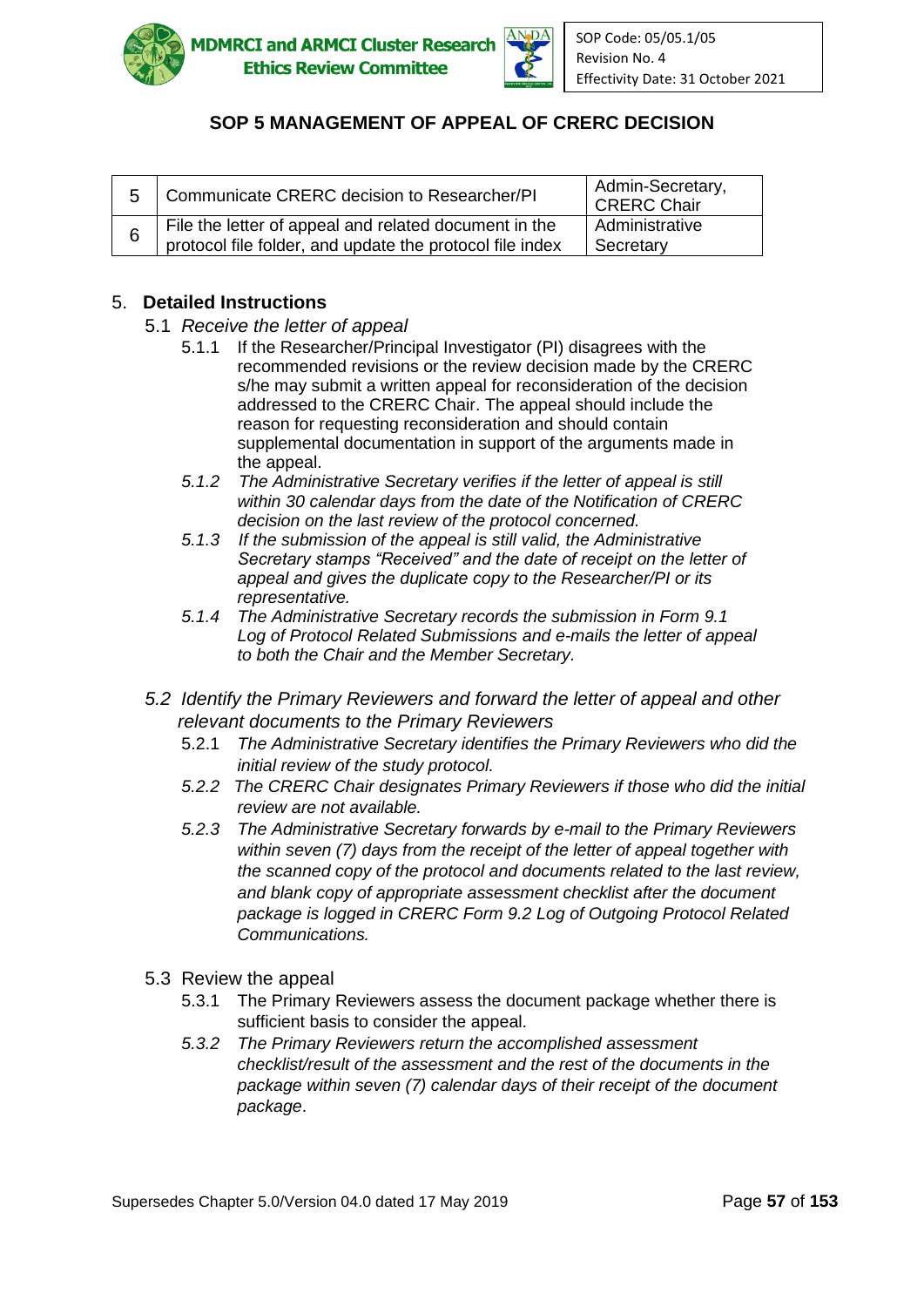



- 5.4 Include the appeal in the agenda of the forthcoming meeting
	- 5.4.1 The deliberation on whether to consider the appeal will be reviewed and voted upon during a Full Committee meeting (Refer to SOP 4.2 Full Committee Meeting)
	- 5.4.2 The Administrative Secretary includes the appeal in the agenda of the forthcoming meeting and distributes the letter of appeal together with the Notice of Meeting.
	- 5.4.3 The Researcher/PI may be requested to appear before the CRERC *en banc* to present his or her appeal and any supporting literature/information or newly obtained documentation. S/he cannot participate in the deliberation.
	- 5.4.4 During the deliberation of the appeal, the medical/scientific Primary Reviewer presents the results of the assessment during the Full Committee meeting.
	- *5.4.5 Review decision depends on the type of protocol submission (e.g. appeal of CRERC decision after initial review, after review of resubmission, or after review of any of the post-approval submissions) for which the appeal is raised*. (Refer to section 5.3.1 of SOP 4.2 Full Committee Review for possible review decisions per type of submission)
- 5.5 Communicate CRERC decision to Researcher/PI
	- 5.5.1 The Administrative Secretary prepares the Notification of CRERC Decision based on the minutes of the meeting, for review and signature of CRERC Chair, and sends it to the Researcher/PI within 5 days from the date of the meeting after recording the document in the CRERC Form 9.2 Log of Outgoing Protocol Related Communications. (Refer to SOP 8.2 – Communicating CRERC Decision)
	- 5.5.2 The CRERC Form to use depends on the type of submission for which the appeal was made. (Refer to section 5.1.4 of SOP 8.2 Communicating CRERC Decision)
- 5.6 File the letter of appeal and related documents in the protocol file folder, and update the protocol file index and the protocol database
	- 5.6.1 The Administrative Secretary files the letter of appeal and its attachments (if any), completed assessment checklist, excerpt of the minutes of the meeting, and duplicate copy of the Notification of CRERC decision in the protocol file folder and updates the protocol file index and the protocol data base if the appeal is related to an initial review, review of resubmission, review of application for protocol amendment, continuing review, or review of final report.

#### 6. **Related Forms**

*CRERC Form 9.1 Log of Protocol Related Submissions CRERC Form 9.2 Log of Outgoing Protocol Related Communications*